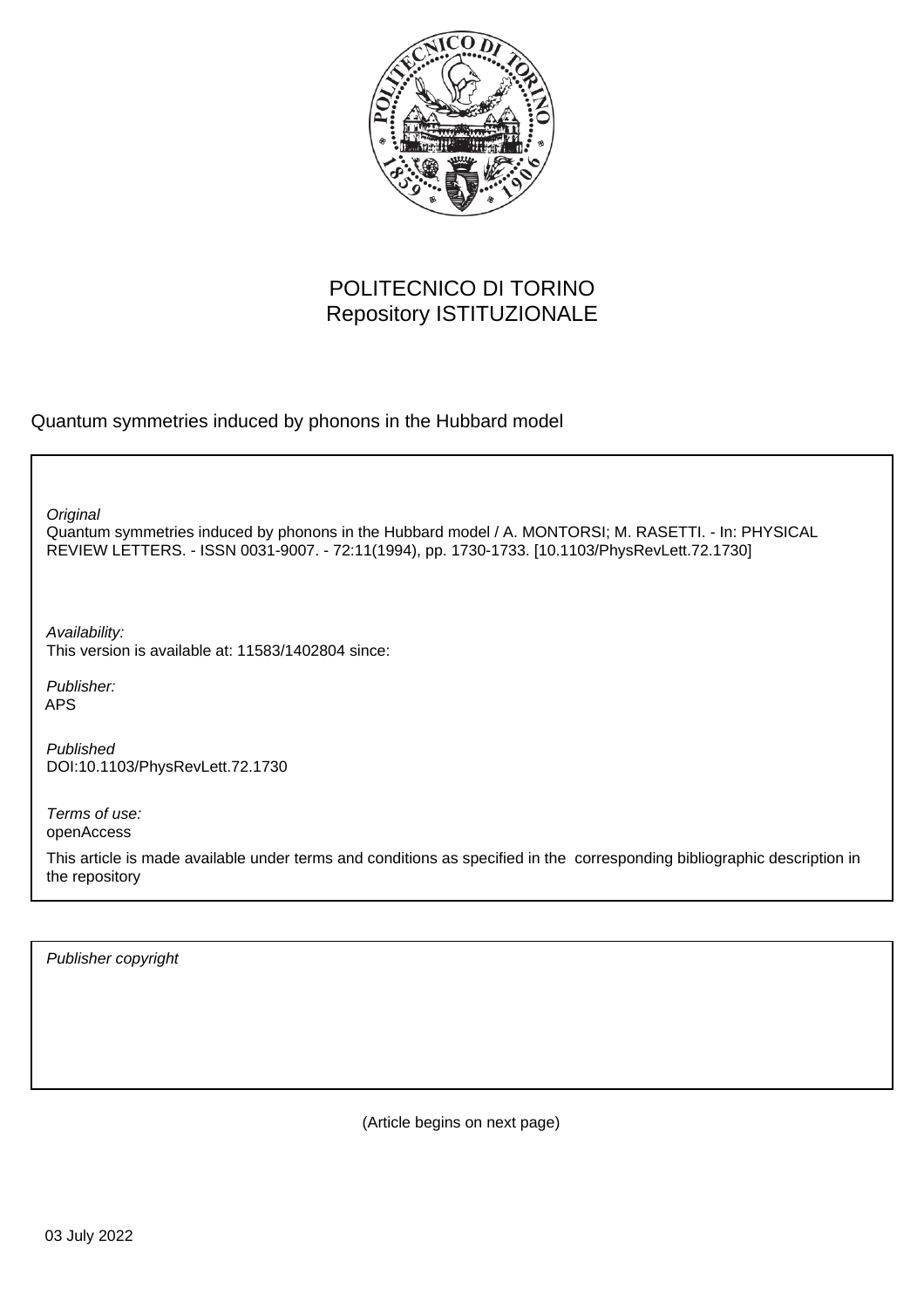## Quantum Symmetries Induced by Phonons in the Hubbard Model

Arianna Montorsi<sup>1,2</sup> and Mario Rasett

<sup>1</sup>Theory Division, Los Alamos National Laboratories, Los Alamos, New Mexico 87545

 ${}^{2}$ Dipartimento di Fisica and Unitá Istituto Nazionale di Fisica della Materia, Politecnico di Torino, I-10129 Torino, Italy

(Received 31 August 1993)

We show how the addition of a phonon field to the Hubbard model deforms the *superconducting*  $su(2)$ part of the global symmetry Lie algebra  $su(2) \otimes su(2)/\mathbb{Z}_2$ , holding at half filling for the customary model, into a quantum  $[su(2)]_q$  symmetry, holding for a filling which depends on the electron-phonon interaction strength. Such symmetry originates in the feature that in the presence of phonons the hopping amplitude turns out to depend on the coupling strength. The states generated by resorting to this new  $q$ symmetry exhibit both off-diagonal long-range order and pairing.

PACS numbers: 74.20.—z, 05.30.Fk

The interest in itinerant interacting electron systems has been greatly revived since the discovery of high- $T_c$ materials, for which the interplay between itinerant magnetism and insulating behavior is believed to play a relevant role. The Hubbard model [I] provides the simplest description of such systems, by assuming that the itinerant electrons interact only via an on-site Coulomb repulsion term, and it has therefore been intensively studied. In particular, it is known that at half filling the model has a su( $\tilde{2}$ )  $\oplus$  su(2) symmetry algebra [2], where su( $\tilde{2}$ ) refers to the magnetic part (spin conserving) and su(2) to the superconducting part (number conserving) of the global symmetry. Korepin and co-workers [3] utilized the corresponding  $SO(4) = SU(2) \otimes SU(2)/\mathbb{Z}_2$  group to prove completeness of the solution for the one-dimensional model given by Lieb and Wu [4]. Also, in ID, such symmetry extends to an  $\infty$ -dimensional one, generated by deformations of the corresponding Kac-Moody algebra [5]. Yang [6] showed that, due to the algebraic structure underlying the symmetry, at any filling it is possible to construct in any dimension eigenstates of the Hubbard Hamiltonian characterized by off-diagonal long-range order (ODLRO), and these can be labeled in terms of two quantum numbers connected with the above symmetry, one of which is related to the existence of superconductivity. These eigenstates can be shown to be of high energy compared to the global ground state, but for  $U < 0$ turn out to be metastable states. Because of the above results, even though there is still no exact solution in more than one dimension, it has by now become clear that, at least as far as s-wave pairing is concerned, the repulsive Hubbard model itself is not able to describe a superconducting phase. Many generalizations have then been proposed in order to make it capable of exhibiting the latter feature, some of which, having in mind the role which phonons play for conventional superconductivity, explicitly consider the electron-phonon coupling as a possible mechanism for the formation of electron pairs [7].

In this Letter, we show that the addition of a phonon field to the Hubbard model, although breaking the superconductive part of the symmetry, restores it as a deformed (quantum group)  $\left[\text{su}(2)\right]_q$  symmetry, where q is

related to the strength of electron-phonon coupling. Also, the filling at which symmetry is restored turns out to depend on the same interaction strength. Moreover, at any filling we can still build eigenstates of the Hamiltonian with nonvanishing pairing, which have energy lower than the corresponding  $(\eta$ -paired) states of Yang, exhibit ODLRO, and could possibly be metastable for some  $U > 0$ .

The grand-canonical Hubbard Hamiltonian reads

$$
H_{\text{Hub}} = H_{\text{el}}^{(\text{loc})} + H_{\text{el}}^{(\text{hop})}, \qquad (1)
$$

where

$$
H_{\rm el}^{(\rm loc)} = \sum_{\mathbf{j}} \left[ -\mu (n_{\mathbf{j},\mathbf{l}} + n_{\mathbf{j},\mathbf{l}}) + U n_{\mathbf{j},\mathbf{l}} n_{\mathbf{j},\mathbf{l}} \right],\tag{2}
$$

$$
H_{\rm el}^{\rm (hop)} = -\frac{1}{2} t \sum_{\langle \mathbf{j}, \mathbf{k} \rangle} \sum_{\sigma} \left( a_{\mathbf{j}, \sigma}^{\dagger} a_{\mathbf{k}, \sigma} + a_{\mathbf{k}, \sigma}^{\dagger} a_{\mathbf{j}, \sigma} \right), \tag{3}
$$

the first representing the contributions to the electron local energy, the second the nonlocal kinetic part of the energy. In (2) and (3)  $a_{j,\sigma}^{\dagger}, a_{j,\sigma}$  are fermionic creation and annihilation operators  $(\{a_{j,\sigma}, a_{k,\sigma'}\}=0, \{a_{j,\sigma}, a_{k,\sigma'}\}=0)$  $=\delta_{j,k}\delta_{\sigma,\sigma'1}$ ,  $n_{j,\sigma}=a_{j,\sigma}^{\dagger}a_{j,\sigma}$  over a d-dimensional lattice  $\Lambda$  $(j,k \in \Lambda, \sigma \in \{\parallel, \parallel\})$ , and  $\langle j,k \rangle$  stands for nearest neighbors (nn) in  $\Lambda$ .  $\mu$  is the chemical potential and  $U > 0$  is the on-site Coulomb repulsion between electrons [1], whereas  $t$  denotes the hopping integral of the band electrons, given by the overlap integral [8]

$$
t = \int d\mathbf{r} \, \phi^*(\mathbf{r} - R_{\mathbf{j}}) \left[ -\frac{\hbar^2}{2m} \Delta + V(\mathbf{r}, \{R_{\mathbf{l}}\}) \right] \phi(\mathbf{r} - R_{\mathbf{k}}) \,,
$$
\n(4)

where  $\phi(r - R_i)$  denotes the atomic wave function for an electron of mass m on the atom centered at site  $R_j$  of  $\Lambda$ , and  $V(r, \{R_l\})$  the crystal ion potential seen by a single electron.

As for the phonons, since only the local modes are relevant [7], they are identified—for simplicity—with an ensemble of independent Einstein oscillators, all with the same frequency  $\omega$ , and may be thought of as describing nothing but the ion oscillations around the lattice posi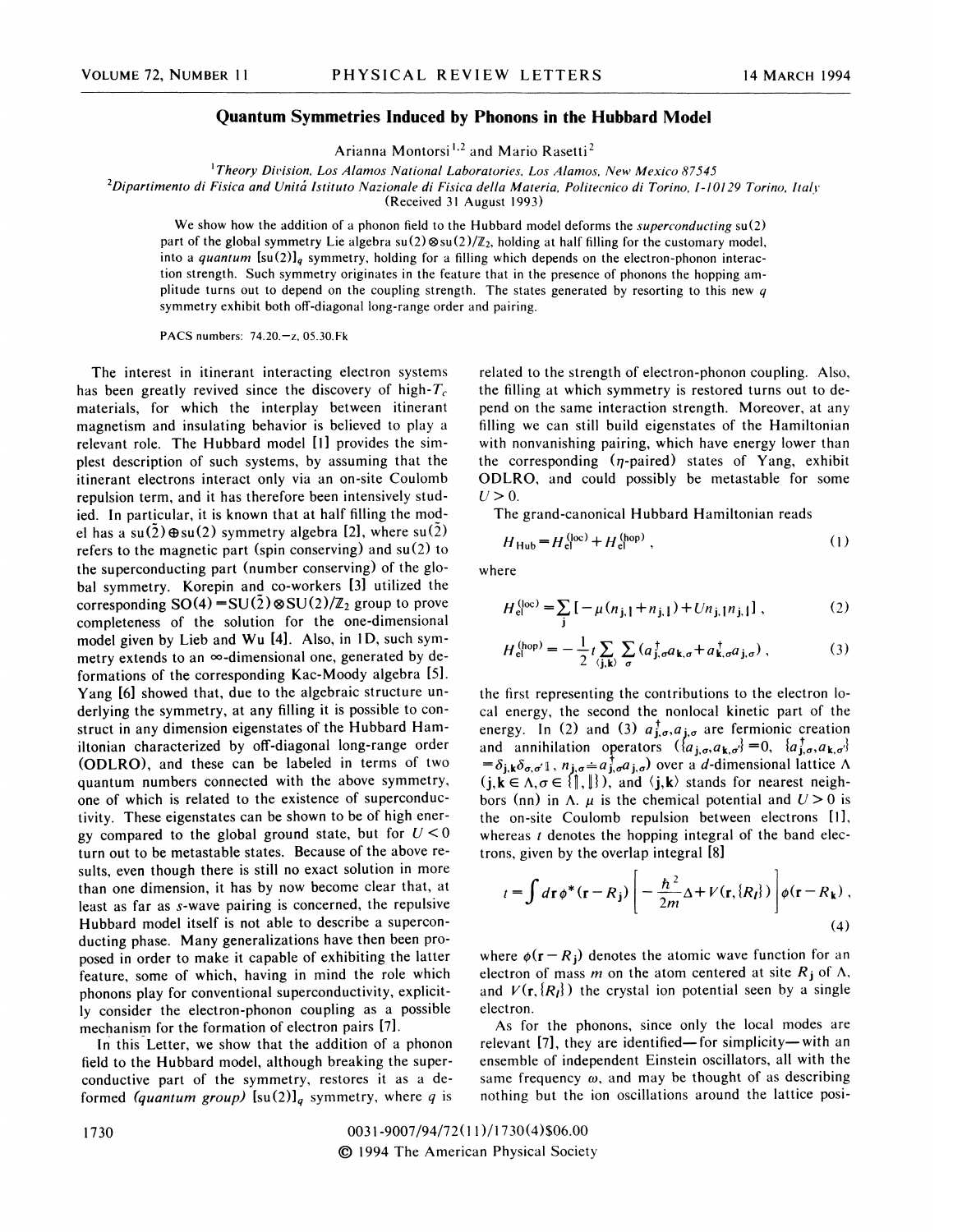tions. When one switches on the phonon field, therefore, the Hamiltonian (I) is simply changed into

$$
H = H_{\text{el}}^{(\text{loc})} + H_{\text{ph}} + H_{\text{el-ph}}^{(\text{hop})}, \qquad (5)
$$

where

$$
H_{\rm ph} = \sum_{\bf j} \left( \frac{p_{\bf j}^2}{2M} + \frac{1}{2} M \omega^2 x_{\bf j}^2 \right). \tag{6}
$$

Here *M* is the ion mass and  $x_j$ ,  $p_j$  the local ion displacement and momentum operators, respectively  $([x_j, p_k])$  $=i \hbar \delta_{j,k}$ , commuting with the Fermi operators, and

$$
H_{\text{el-ph}}^{(\text{hop})} = \sum_{\langle \mathbf{j}, \mathbf{k} \rangle} \sum_{\sigma} (t_{\mathbf{j}, \mathbf{k}} a_{\mathbf{k}, \sigma}^{\dagger} a_{\mathbf{j}, \sigma} + \text{H.c.}) \tag{7}
$$

with  $t_{j,k}$  given by the obvious generalization [9] of (4) taking into account the fact that, due to the phonon field, the orbitals should be centered at the displaced ion sites:

$$
t_{\mathbf{j},\mathbf{k}} = \int d\mathbf{r} \,\phi^*(\mathbf{r} - R_{\mathbf{j}} - x_{\mathbf{j}}) \left[ -\frac{\hbar^2}{2m} \Delta + V(\mathbf{r}, \{R_{\mathbf{l}} + x_{\mathbf{l}}\}) \right]
$$

$$
\times \phi(\mathbf{r} - R_{\mathbf{k}} - x_{\mathbf{k}}) . \tag{8}
$$

The hopping amplitude  $t_{j,k}$  should then be thought of as an operator, commuting with all fermionic operators, depending on the phonon bosonic dynamical variables. There follows that the hopping Hamiltonian (7) turns out to be the sum of two terms:  $H_{el-ph}^{(hop)} = H_{el-ph}^{(loc)} + H_{el-ph}^{(nonloc)}$ . The former, due to the direct contribution of  $V(\mathbf{r}, \{R_t\})$  to (8), is readily seen, via the usual Holstein mechanism [10] of linear variation of  $V(r, {R<sub>l</sub>}$ ) in (8) to consist essentially in a purely local term,

$$
H_{\text{el-ph}}^{(\text{loc})} \approx -\lambda \sum_{j} \left( n_{j, \parallel} + n_{j, \parallel} \right) x_j \,, \tag{9}
$$

which describes coupling of the phonons with strength  $\lambda$ to the charge density of the band electrons.  $\lambda$  (independent on site *) is given by* 

$$
\lambda \approx -\int d\mathbf{r} \phi^*(\mathbf{r} - R_j) [\nabla_{R_l} V(\mathbf{r}, \{R_l\})] \phi(\mathbf{r} - R_l). \tag{10}
$$

Clearly,  $\lambda \neq 0$  dynamically breaks the su(2), not the su(2) symmetry.

On the other hand,  $H_{el-ph}^{(nonloc)}$  contains the contribution of the ion displacement to the hopping amplitude  $t_{j,k}$  induced in (8) by the Laplacian, depending on the electron orbital gradients overlap integral:

$$
\tilde{t}_{\mathbf{j},\mathbf{k}} = -\frac{\hbar^2}{2m} \int d\mathbf{r} \nabla \phi^* (\mathbf{r} - R_{\mathbf{j}} - x_{\mathbf{j}}) \cdot \nabla \phi (\mathbf{r} - R_{\mathbf{k}} - x_{\mathbf{k}}) \,. \tag{11}
$$

In view of the exponential character of  $\phi(r - R_k)$  far from the kth ion, and of the fact that  $|x_k| \ll |R_k|$ , the corresponding variation of the overlap integral  $\tilde{t}_{i,k}$  with respect to the original amplitude  $t$  can be seen to consist [11] in the factor  $exp[\zeta(x_j - x_k)]$ , accounting for the modulus and expli $\kappa(p_j - p_k)$ ] for the phase. Here  $\zeta$  and

 $\kappa$  are real constants, the former depending ultimately, once more, on the form of the potential  $V(r, \{R_l\})$  that each single ion exerts on the electron, which determines the exponential decay of the wave function  $\phi(\mathbf{r})$  far from the origin; the latter depends on the lattice structure, in particular on the interatomic distance  $\delta = |R_{\mathbf{j}} - R_{\mathbf{k}}|$ , in view of the Bloch theorem and the fact that one can think of  $(p_i - p_k)$  as the relative variation of the electron momentum eigenvalues induced by the ion displacements. We write therefore

$$
H_{\text{el-ph}}^{(\text{nonloc})} = t \sum_{\langle \mathbf{j}, \mathbf{k} \rangle} \sum_{\sigma} \left( \exp[\zeta(x_{\mathbf{j}} - x_{\mathbf{k}})] \right)
$$
  
× $\exp[i\kappa(p_{\mathbf{j}} - p_{\mathbf{k}})] a_{\mathbf{k},\sigma}^{\dagger} a_{\mathbf{j},\sigma} + \text{H.c.} \right)$ . (12)

In <sup>a</sup> recent paper [12] it was pointed out how—in the limit in which  $H_{el-ph}^{(loc)}$  is retained, but  $H_{el-ph}^{(nonloc)}$  is approximated by  $H_{el}^{(hop)}$  — the Hamiltonian H can be rewritten as a purely Hubbard-like anyonic oscillator Hamiltonian (whose building operators are no longer fermionic electron operators, but satisfy a  $q$ -deformed Gel'fand-Fairlie algebra [13]) plus  $H_{\text{ph}}$ .

In the following we shall show how a global symmetry of the model described by the complete  $H$  in (5) might in fact be restored at the quantum group level [14]. In other words we look for a global symmetry algebra of the form  $su(2)\oplus [su(2)]_q$ . We shall do this following the same scheme used by Yang and Zhang in [2], constructing first a local  $[su(2)<sub>i</sub>]_q$ ,  $j \in \Lambda$ , and requiring that it commute with the jth part of the local Hamiltonia  $=H_{ph}+H_{el}^{(loc)}+H_{el-ph}^{(loc)}$ , and extending it successive ly to a global  $[su(2)]_q$  generating a symmetry of the whole Hamiltonian H.

Dealing first with the local symmetry, we set

$$
K_j^{(+)} = e^{-i\phi p_j} a_{j,1}^{\dagger} a_{j,1}^{\dagger}, \quad K_j^{(-)} = K_j^{(+)\dagger},
$$
  
\n
$$
K_j^{(z)} = \frac{1}{2} (n_{j,1} + n_{j,1} - 1).
$$
\n(13)

The three operators  $K_j^{(\gamma)}$ ,  $\gamma = \pm z$ , close both under a quantum  $[su(2)]_q$  algebra [15] with  $q = e^{-a}$ ,  $a \in \mathbb{C}$  arbitrary:

$$
[K_j^{(z)}, K_j^{(\pm)}] = \pm K_j^{(\pm)}, \ \ [K_j^{(+)}, K_j^{(-)}] = [2K_j^{(z)}]_q \tag{14}
$$

(where the notation, standard in quantum group theory,  $[x]_q = (q^x - q^{-x})/(q - q^{-1}) = \sinh(\alpha x)/\sinh \alpha$  was used), as well as under a customary su(2) Lie alge-<br>bra  $([K_j^{(+)}, K_j^{(-)}] = 2K_j^{(z)}$ , since  $[2K_j^{(z)}]^{2n+1} = 2K_j^{(z)}$  $(n \ge 0)$  in the representation adopted.

It is straightforward to check that  $H^{(\text{loc})}$  commute with all the above  $K_j^{(\gamma)}$ 's, provided the conditions  $\phi - 2\xi$ and  $\mu = \frac{1}{2}(U - 4\lambda \xi)$  are satisfied, with  $\xi = \lambda / M \omega^2$  [observe that for  $\xi = 0$  the former leads to the customary fermionic realization of su(2) and the latter reduces to the condition of half filling]. Even when the two above conditions do not hold, the local Hamiltonian commutes with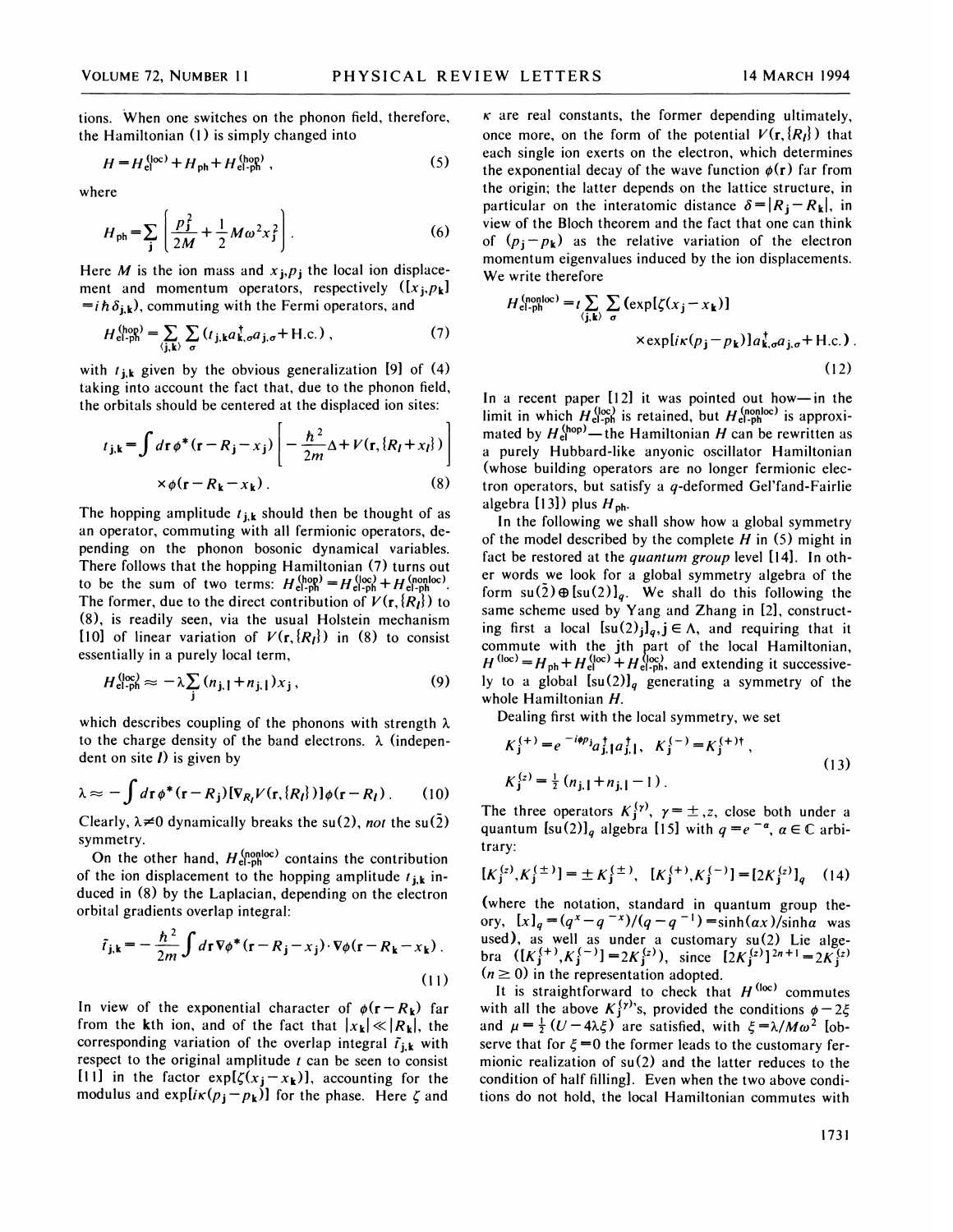$K_1^{(z)}$ , in which case the local symmetry reduces to  $u(1)$ .

We intend to show first that the global extension to the whole lattice  $\Lambda$  of the above local algebras gives rise to a physically nontrivial symmetry of the Hamiltonian (5) only in the quantum algebra case.

In view of the adoption of the quantum group scheme, the correct extension must naturally be performed resorting to the notion of coproduct. For  $[su(2)]_q$  the Cartan element  $K^{(z)}$  is primitive, and its coproduct  $\Delta(K^{(z)})$ <br>=  $\log K^{(z)} + K^{(z)} \otimes I$ , whereas

 $\tau = \nu(r)$ 

$$
\Delta(K^{(+)}) = e^{aK^{(t)}} \otimes K^{(+)} + K^{(+)} \otimes e^{-\tilde{a}K^{(t)}},
$$
  
 
$$
\Delta(K^{(-)}) = [\Delta(K^{(+)})]^{\dagger}
$$
 (15)

Notice that in the limiting case  $\alpha=0$  such a coproduct turns into the usual tensor product. For the sake of simplicity, and without any loss of generality in the thermodynamic limit, we assume the lattice number of sites  $N$ of the form  $N=2^{\nu}$ ; hence the extension to the whole A of the local  $[su(2)]_q$  is given by  $\hat{K}^{(\gamma)} = \Delta^{(\nu)}(K^{(\gamma)})$ ,<br>  $\gamma = \pm$ ,z, with the iterated coproduct defined through<br>  $\Delta^{(n+1)}(K^{(\gamma)}) = \Delta(\Delta^{(n)}(K^{(\gamma)}))$ . Explicitly,

$$
\hat{K}^{(z)} = \sum_{\mathbf{j}} K_{\mathbf{j}}^{(z)} \equiv \sum_{\mathbf{j}} I \otimes \cdots I \otimes K^{(z)} \otimes I \cdots \otimes I ,
$$
\n
$$
\hat{K}^{(+)} \equiv [\hat{K}^{(-)}]^\dagger = \sum_{\mathbf{j}} e^{i\mathbf{G} \cdot \mathbf{j}} \prod_{\mathbf{k} < \mathbf{j}} e^{aK_{\mathbf{k}}^{(z)}} K_{\mathbf{j}}^{(+)} \prod_{\mathbf{k} > \mathbf{j}} e^{-\bar{a}K_{\mathbf{k}}^{(z)}} \equiv \sum_{\mathbf{j}} e^{i\mathbf{G} \cdot \mathbf{j}} e^{aK_{\mathbf{k}}^{(z)}} \otimes \cdots e^{aK_{\mathbf{k}}^{(z)}} \otimes K^{(+)} \otimes e^{-\bar{a}K_{\mathbf{k}}^{(z)}} \cdots \otimes e^{-\bar{a}K_{\mathbf{k}}^{(z)}} .
$$
\n(16)

Here the multiple tensor products consist of  $N$  factors, the single one of which not equal to the identity  $\mathbb{I}$  (or to the exponential of  $K^{(z)}$ ) is at position j. Also, following [2], we redefined the local generator  $K_j^{(+)}$  (13) with a multiplicative phase factor  $exp(iG \cdot j)$  (G is a vector with all its components equal to  $\pi$ ). This of course does not affect the structure of the algebra and will allow us to deal with the nn hopping term in the correct way. Moreover, we introduced the notation  $k > j$  or  $k < j$  with respect to the arbitrary order of the lattice sites adopted in the direct product.

The global  $[su(2)]_q$  defined above manifestly commutes with  $H^{(\text{loc})}$ . The requirement that H has su $(\tilde{2})$  $\bigoplus$ [su(2)]<sub>q</sub> as global symmetry thus reduces to checking that  $[H_{el-ph}^{(nonloc)}$ ,  $[su(2)]_q$ ] =0. On the other hand, as the hopping term in  $H$  conserves the total number of electrons, in view of its definition  $K^{(z)}$  always commutes with H. The symmetry condition implies therefore simply that  $[H_{el-ph}^{(nonloc)}, \hat{K}^{(\pm)}] = 0$ . A lengthy but straightforward calculation shows that this happens if the parameter  $\alpha$ , so far undefined, has real part  $\text{Re}\alpha = 2\zeta\kappa/\hbar$ , and  $\kappa$  is constrained by the condition  $\kappa = \xi$ . Naturally the former condition suggests that  $\alpha$  can be chosen to be real. The above discussion shows that only  $\zeta = 0$  implies  $\alpha = 0$ ; thus the quantum symmetry can be ignored only if the effect of ion displacements due to the phonon field on the hopping amplitude is neglected. It should be remarked, on the other hand, that setting  $\zeta=0$ , but still keeping  $\kappa=\xi$ , generates a Hamiltonian which, by a unitary transformation  $R$  essentially equal to the inverse of that of Lang-Firsov [16,17]  $[R = \exp i\xi \sum_{i} p_i(n_{i,1} + n_{i,1})]$ , can be reconducted to one describing a system of interacting electrons plus a field of phonons (uncorrelated with electrons). It should moreover be pointed out that the conditions that guarantee quantum symmetry impose two constraints, guarantee quantum symmetry impose two constraints.<br> $\kappa = \xi$ ,  $\mu = \frac{1}{2} (U - 4\lambda^2 / M\omega^2)$ , among the four physical parameters  $\lambda$ , U,  $\omega$ , and the filling  $n_0$  (through the chemical potential  $\mu$ ), in terms of the atomic parameters M,  $\xi$ , and  $\zeta$ . As discussed above, among the latter,  $\zeta$  has only the role of fixing the quantum group deformation parameter  $q$ 

Following an argument quite similar to that of Yang [6], we now consider the family of states  $|\psi_n\rangle$ , characterized by nonvanishing pairing (referred to as  $\eta$  pairing), of the generic form

$$
\psi_n\rangle = \frac{1}{\sqrt{\mathcal{N}_n}} (\eta^{\dagger})^n |\text{vac}\rangle \,, \tag{17}
$$

where, however, the  $\eta$ -pairing operator is phonon dependent, defined, in terms of the set of parameters w,  $\{\vartheta_i\}$ , by

$$
\eta^{\dagger} = \sum_{j} e^{i\vartheta_{j}} a_{j,\,l}^{\dagger} a_{j,\,l}^{\dagger} e^{i\omega p_{j}}, \quad w, \vartheta_{j} \in \mathbb{R} \,, \tag{18}
$$

and  $\mathcal{N}_\eta^{-1} = n!N!/(N-n)!$ . A direct calculation shows that the state among the  $|\psi_n\rangle$ 's, which minimizes the energy expectation  $\mathcal{E}_n = \langle \psi_n | H | \psi_n \rangle$  with respect to w has  $w = 2\xi$  ( $\equiv \phi$ ) and gives  $\mathcal{E}_n = \frac{1}{2} \hbar \omega N$ , which are the same values as for the q-symmetric eigenstates  $|\phi_n\rangle = (1/\sqrt{\mathcal{N}})$  $\times (\hat{K}^{(+)})^n |\text{vac}\rangle$  of H. Here the normalization is

$$
\mathcal{N}^{-1} = \prod_{l=0}^{n-1} \left[ \sum_{p=0}^{l} \left[ \frac{N}{2} - p \right]_q \right] = \frac{[n]_q! [N]_q!}{[N - n]_q!}.
$$

Both Yang's  $\eta$ -paired state [6] and the BCS ground state turn out to have-for the filling corresponding to full symmetry—energy  $\mathcal{E}_n + 2\lambda^2 / M\omega^2 > \mathcal{E}_n$ .

If the chemical potential does not fulfill the symmetry condition, it is still possible to work out eigenstates of H,<br>due to the fact that  $[H, \hat{K}^{(\pm)}] = \delta \mathcal{E} \hat{K}^{(\pm)}$ , with  $\delta \mathcal{E} = U - 2\mu - 4\lambda^2 / M\omega^2$ , and starting from any eigenstate  $|\mathcal{E}\rangle$  of  $H$  one can construct a sequence of other eigenstates in the form  $[\hat{K}^{(\pm)}]^{n}|\mathcal{E}\rangle$ ,  $n \leq N$ , with decreasing energy eigenvalues  $\mathcal{E}'_n = \mathcal{E} + n\delta\mathcal{E}$ , provided  $\mu + 2\lambda^2/M\omega^2 > \frac{1}{2}U$ .  $\mu$ here is to be intended as a parameter, and a detailed analysis of its dependence on the filling would require the knowledge of the ground state of the system, or some ansatz about it, which is beyond the purposes of the present